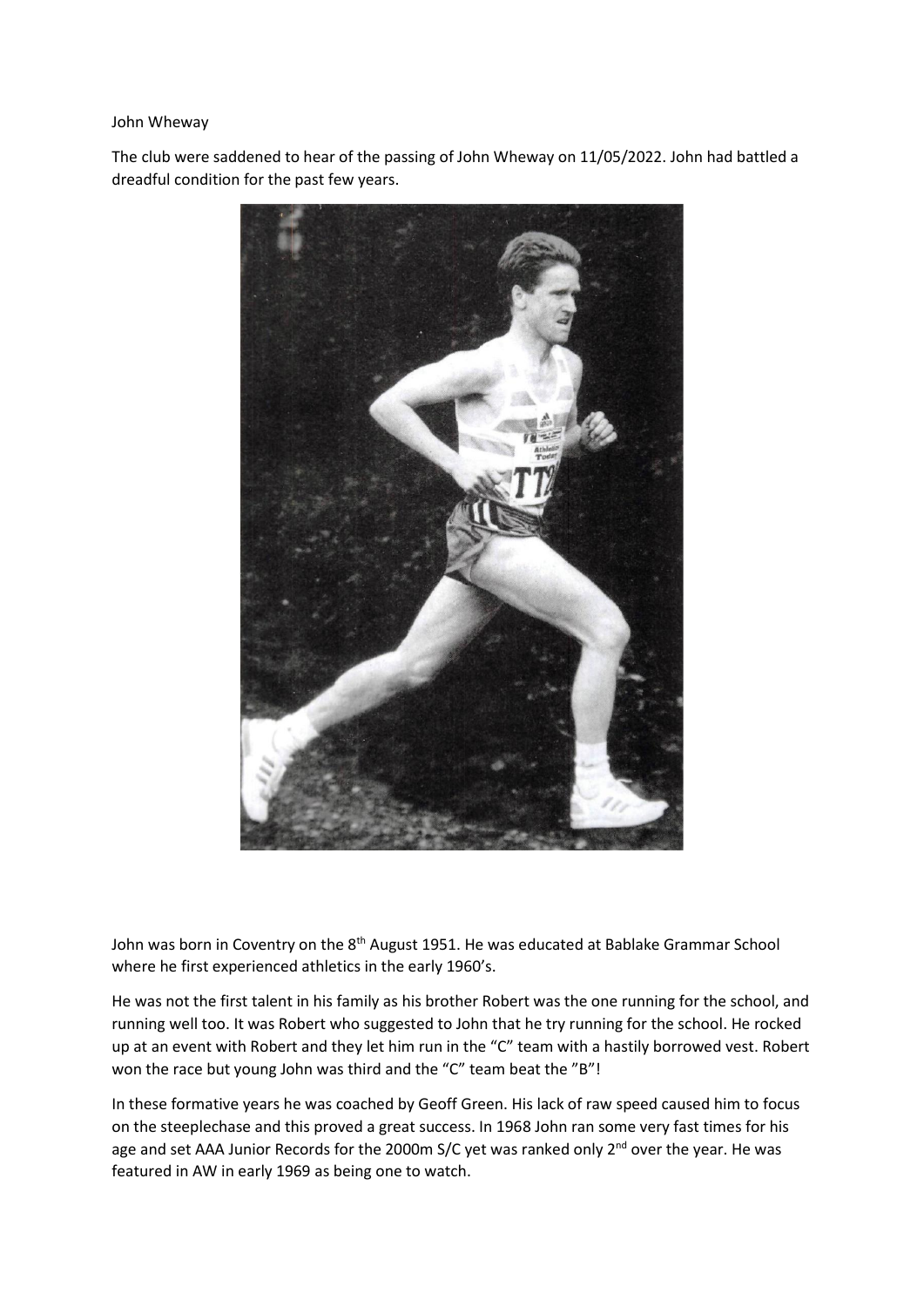Coventry had a strong athletics culture & competitive structure at both school and club level. In time he joined Coventry Godiva Harriers where he was exposed to a great number of experienced and quality "Harrier" runners. These included the likes of Colin Kirkham, Bill Adcocks, Richard & Juan Taylor, Basil Heatley and a young Dave Moorcroft.

John was an exceptional athlete for his age and generation particularly excelling at the steeplechase. He set a world age best for the 3000m S/C at 16 years with 9m 06s. This event was his forte and he gained many records and representative invitations into the early 1970's. Success came early to this talented lad.

Whilst at school, and representing Warwickshire, he won the English Schools XC Championships in 1970 at Blackburn.

After school he was set on becoming a teacher and headed to Madeley College near Stoke On Trent in to qualify. There too he ran for the college.

He continued to represent Godiva and through these years and often raced Tipton Harriers in local events and grew to know many of our athletes and friendships were formed.

Upon qualification around December 1974 he began his teaching career in Wolverhampton where he joined the local club, Wolverhampton & Bilston AC. His contribution aided that club through one of their best competitive periods.

He was a regular in their British & Midland League track & field teams. He was also a regular in the Birmingham & District Invitation Cross Country League placing highly in a number of races.

Representative honours over the country continued coming his way with vests for the MCAAA and his new county Staffordshire.

Steeplechasing was a real focus for Tipton Harriers' athletes around this time with the likes of Andy Holden, Pete Griffiths & John Davies all excelling. John was involved in many races with these runners.

As the 1970's evolved John tried other endurance events experimenting with 10Km on the track and also the roads. He was one of the "dark horse" entrants in the first Tipton 10 staged in November 1977.which he won in 47m 09s beating the likes of Ian Stewart; Brian Cole and Andy Holden.

1978 saw an international vest over the country with a race in Belfast. 1978 also saw him place  $2^{nd}$  in the Midland XC Championships at Great Barr. ECCU representative opportunities continued.

1981 saw him win the Staffordshire XC Championships at West Bromwich. Cross country racing took him to Spain in 1981. It was in this year that John ran his first marathon in the inaugural London Marathon with a time of 2h 21m 00s for  $26<sup>th</sup>$  spot.

1982 saw a change in direction for John. One of his philosophies was to refresh his challenges and this he did by beginning to focus more on the marathon. He also changed clubs and moved to Tipton Harriers in June of 1982. He was still competing in steeplechase events and in May 1982 was in action in France.

At this stage in his career he teamed up with Bud Baldaro, the mercurial and successful coach to athletes of all abilities in the Midlands and Nationally. John used Bud as a sounding board and advice was given when necessary. At the time John felt Bud "provides continuity to his training".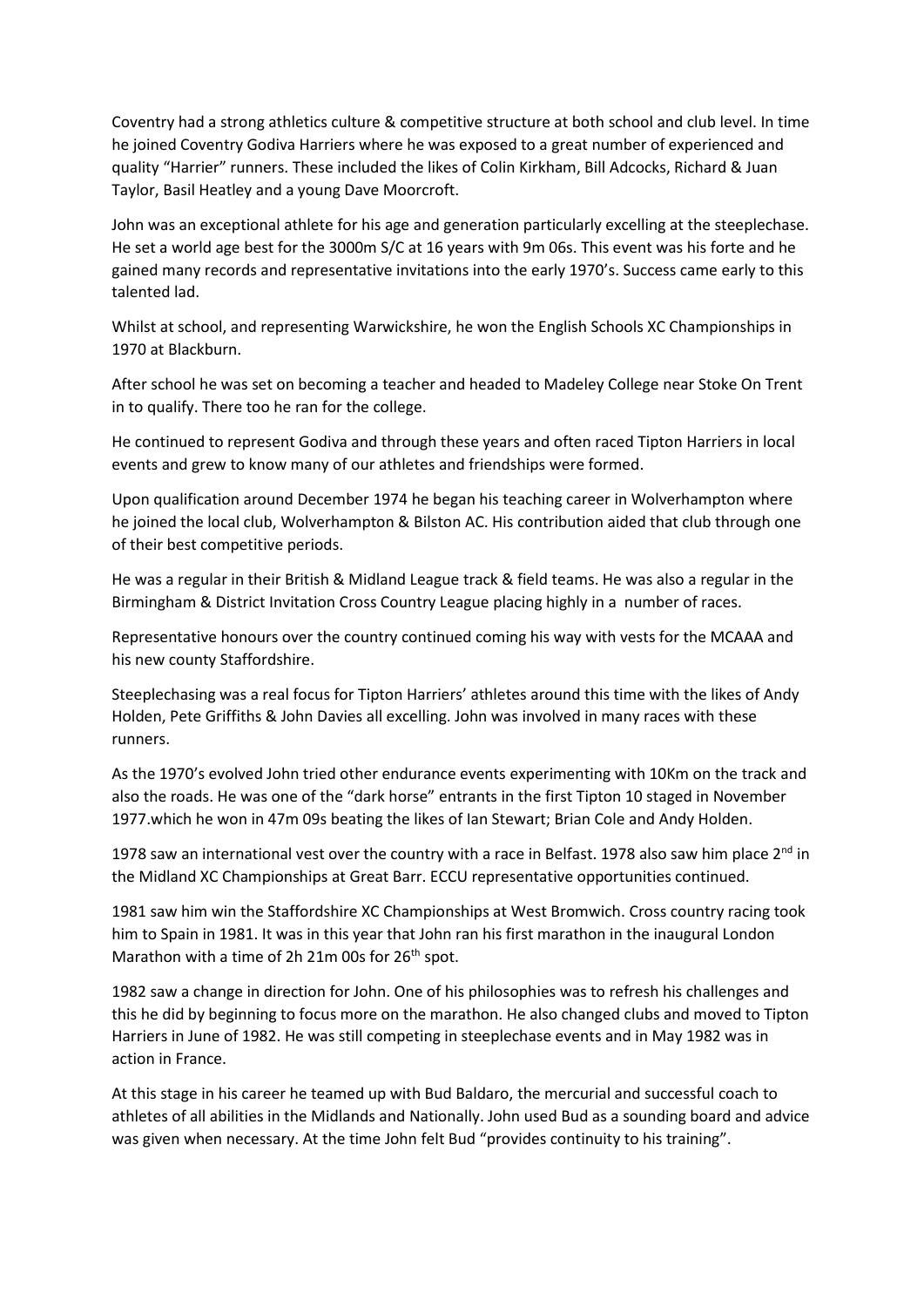On joining Tipton Harriers he was to become one of their most respected and regular main team members and activists. His name was often one of the first on the team sheet.

The marathon continued to absorb him and gradually he reduced his PB down to 2h 12m 13s in 1988 and 9<sup>th</sup> place in London. This was the third time he had set a PB in London. This was an age best for a UK 36 year old. On the way he gained a Great Britain vest over the distance in 1986 winning that event in 2h 22m 53s

An educated and well spoken man with what many regarded as a quiet disposition. He was sociable and a student of the sport. He was elected team captain of the Tipton Senior Men's squad in 1987.

Not a big athlete in physical stature, standing at 5' 5", but he was one of the most balanced and determined to witness with a super style. His "old school" racing & training attitude was admired by old and young.

An example of John the "thinker" can be illustrated in March 1987 when, after the National XC at Luton, he penned a detailed letter with his thoughts on the start of the event and the allocation of peg/pens to clubs and the effect on the race result. He came up with some interesting proposals.

As the 1980's progressed so to did John's enthusiasm for the sport continue. In April 1989 he was quoted as saying "coolness under stress is very important. Age presents interesting factors, including the ability to use your head. I was pleased with my 25m 53s for a 5.4 mile leg of the road relay championship last weekend. It was a respectable time in difficult conditions, run solo."

In 1991 another change was to occur with John, now 40, becoming a "veteran". This aspect of the sport was really taking off in a big way and John enjoyed success. It many way it recharged his energy for the sport.

Outside of athletics around this time John was working in Moseley Park School, Bilston as a specials needs teacher.

He won the veteran category of the London Marathon in 1992 with 2h 18m 47s. 1992 saw him also help Tipton to their greatest season ever. During that season they won the following titles and John played a key part in that achievement. He lead the team home in the AAA's Marathon Championship held in London.